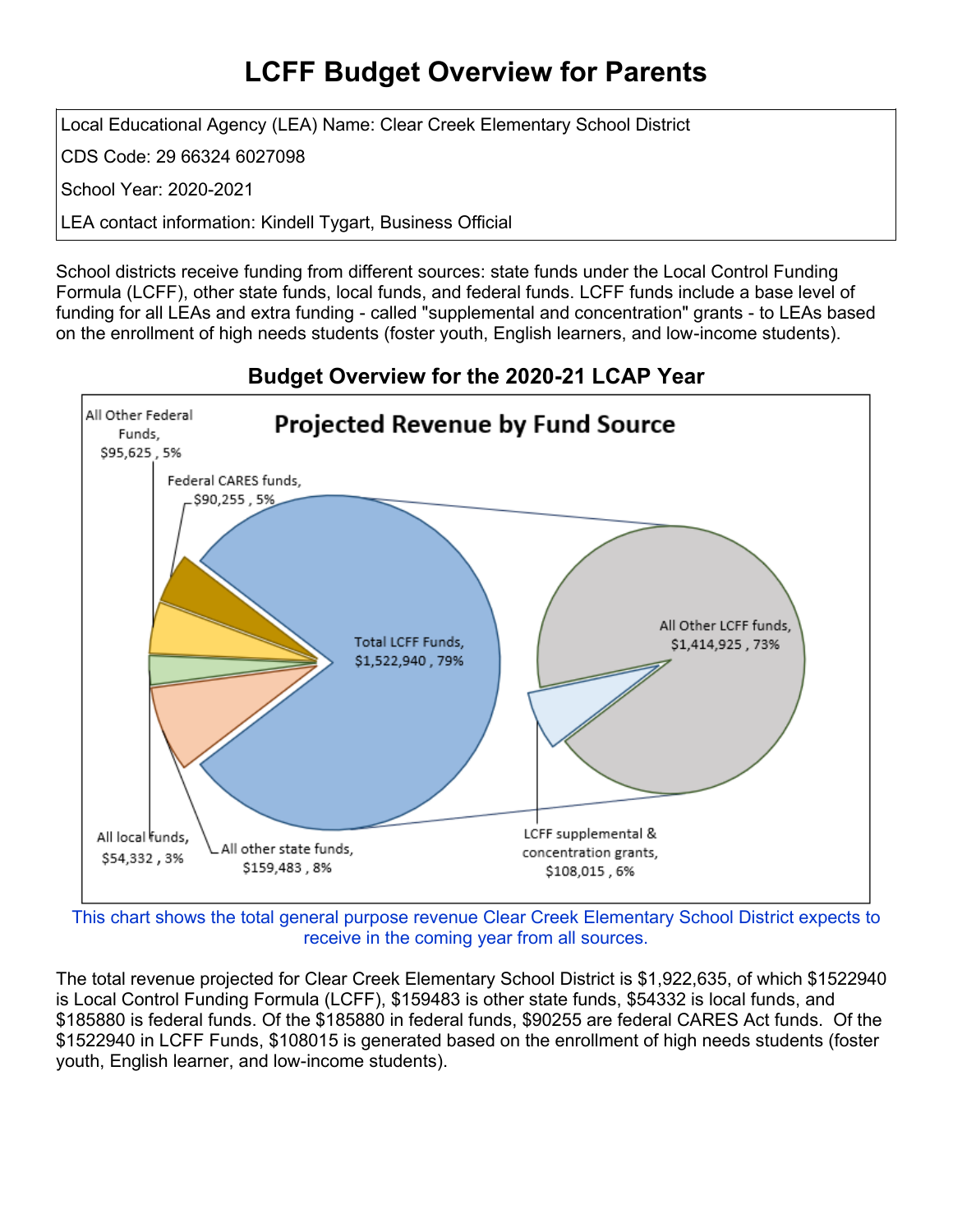# **LCFF Budget Overview for Parents**

For the 2020-21 school year school districts must work with parents, educators, students, and the community to develop a Learning Continuity and Attendance Plan (Learning Continuity Plan). The Learning Continuity Plan replaces the Local Control and Accountability Plan (LCAP) for the 2020–21 school year and provides school districts with the opportunity to describe how they are planning to provide a high-quality education, social-emotional supports, and nutrition to their students during the COVID-19 pandemic.



This chart provides a quick summary of how much Clear Creek Elementary School District plans to spend for planned actions and services in the Learning Continuity Plan for 2020-2021and how much of the total is tied to increasing or improving services for high needs students.

Clear Creek Elementary School District plans to spend \$1814592 for the 2020-21 school year. Of that amount, \$98082 is tied to actions/services in the Learning Continuity Plan and \$1,716,510 is not included in the Learning Continuity Plan. The budgeted expenditures that are not included in the Learning Continuity Plan will be used for the following:

General Fund expenditures include all base program costs such as teacher, administrator and classified support salaries, as well as operational costs such as utilities and maintenance, annual curriculum costs, and other supplies.

#### Increased or Improved Services for High Needs Students in the Learning Continuity Plan for the 2020-2021 School Year

In 2020-21, Clear Creek Elementary School District is projecting it will receive \$108015 based on the enrollment of foster youth, English learner, and low-income students. Clear Creek Elementary School District must describe how it intends to increase or improve services for high needs students in the Learning Continuity Plan. Clear Creek Elementary School District plans to spend \$75655 towards meeting this requirement, as described in the Learning Continuity Plan.

A component of our supplemental and concentration grant that did not get included into the LCP because it did not fit the prompts is lowering class sizes by increasing teaching FTE. Lower class sizes are an important piece of our small school and helping high needs students to excel.